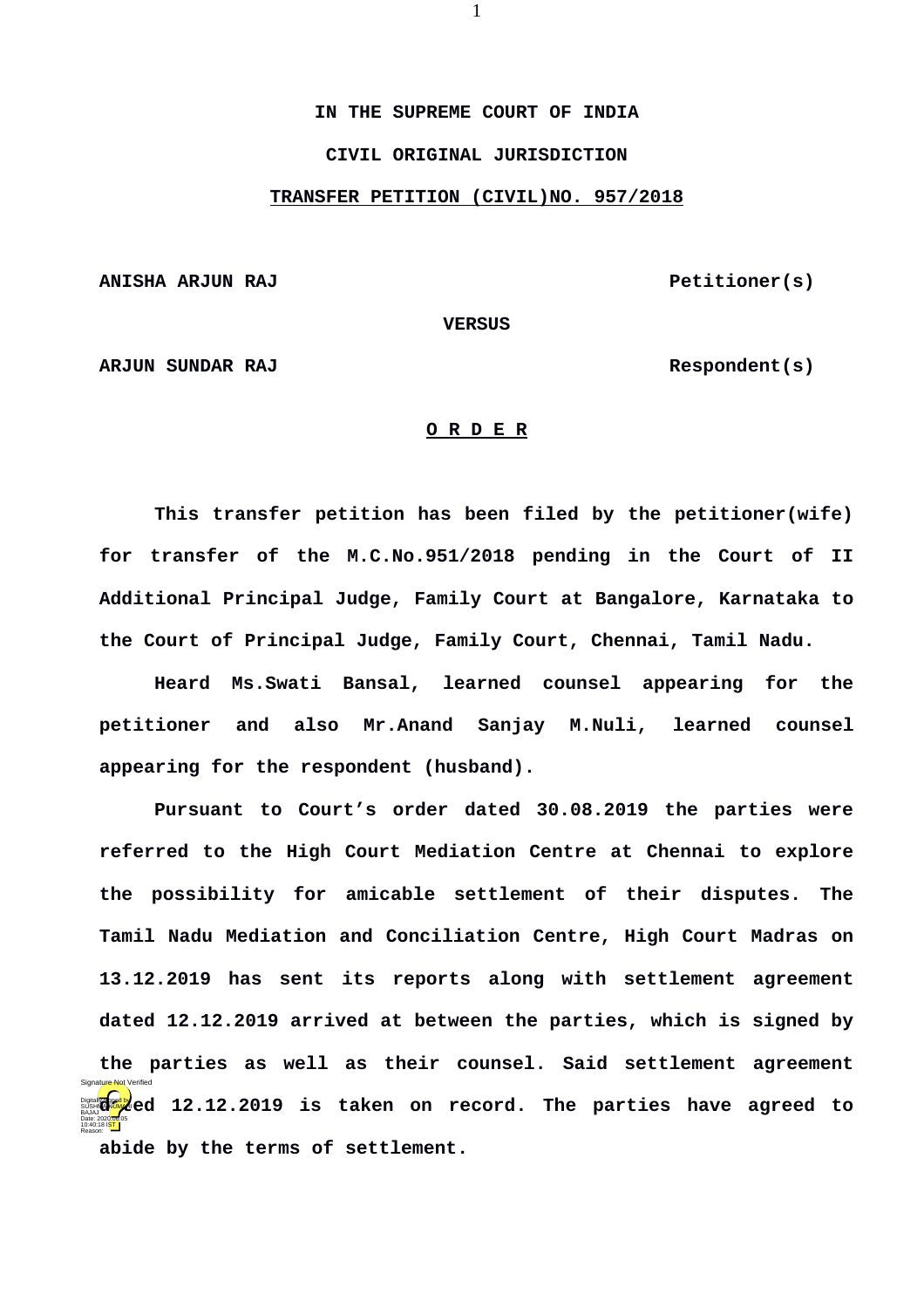**In pursuant to the Court's order dated 15.05.2020 it is submitted that the balance permanent alimony sum has since been deposited in the bank account of the petitioner by the respondent and accordingly it is submitted that the marriage between the parties be dissolved on the basis of payment of permanent alimony of a sum of Rs.7,50,000/- (Rupees Seven Lakhs Fifty Thousand only) to the petitioner, in full and final settlement of all monetary claims, between the parties.**

**On the above and as per settlement agreement dated 12.12.2019, it is submitted by the learned counsel for the parties that a decree of divorce be granted to the parties.**

**Having considered the submissions, since the parties have settled their disputes amicably, this Court in exercise of its power under Article 142 of the Constitution of India annul the marriage of the parties which was solemnized on 12.03.2015 at Padi, at Chennai.**

**A copy of this order shall be placed on record of the Divorce Case being M.C.No.951/2018 pending on the file of II Additional Principal Judge, Family Court at Bangalore and said Divorce Case shall stand disposed of in terms of this order.**

**The Transfer Petition is disposed of in aforesaid terms.**

**……………………………………..J (Hrishikesh Roy)**

**New Delhi June 3, 2020** 2